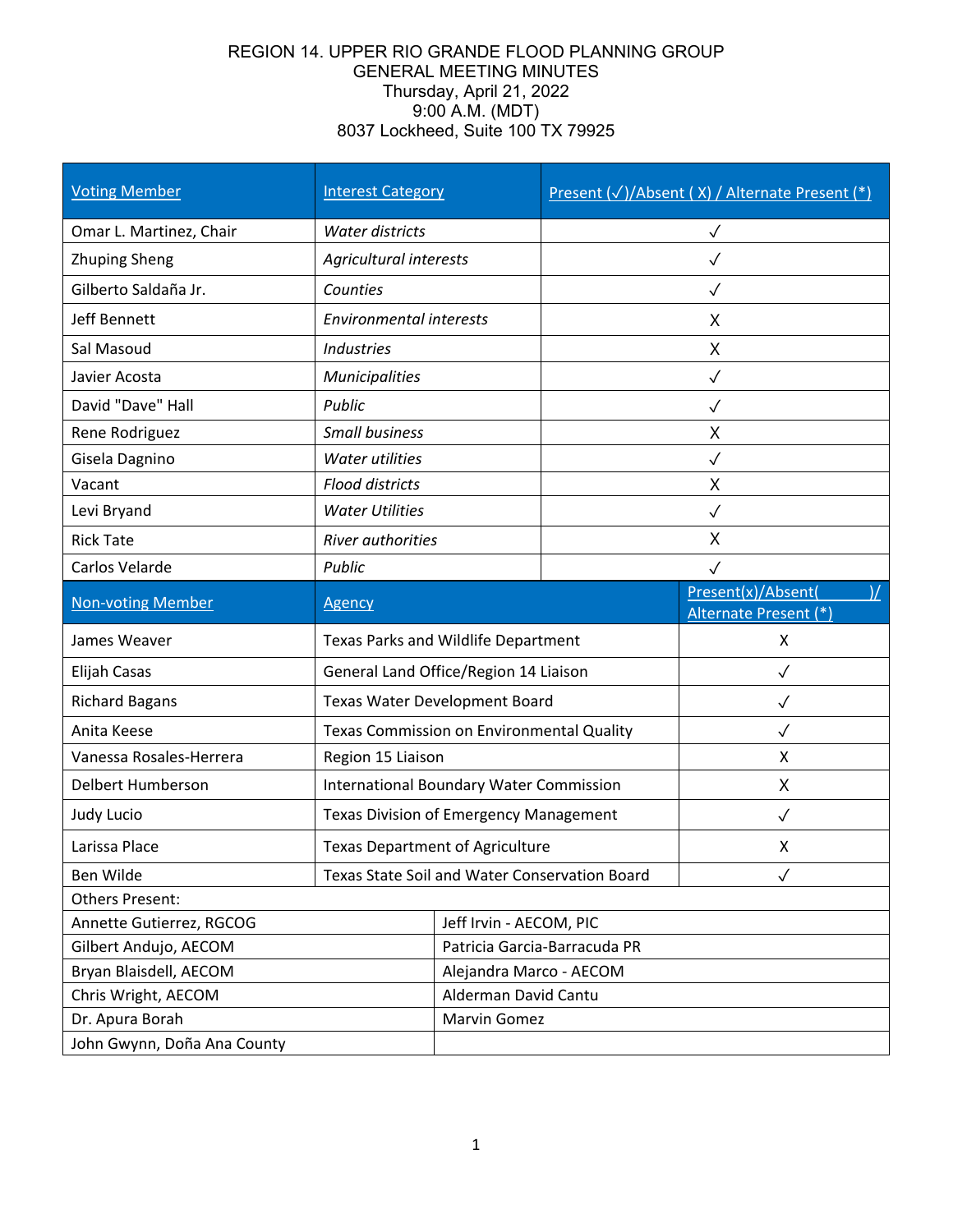1. Welcome and call to order

Chairman Omar Martinez welcomed the group and received confirmation that a quorum was present. The meeting started at 9:03.

2. Recognition of guests

Chairman Martinez recognized Alderman David Cantu from San Elizario and John Gwynn from Dona Ana County.

3. Public Comments

Chairman Martinez asked if there were any public comments from the public. There were none.

4. Member updates

Chairman Martinez announced that the AECOM team, along with RGCOG, and himself, assisted Hudspeth County in submitting an appropriations request to Congressman Tony Gonzales's office to establish floodplain management controls in several colonias in Hudspeth County. He encouraged other small communities to seek the Flood Planning Group's assistance in the future.

Tressa Olsen from Texas Water Development Board provided an update. She said that TWDB staff provided informal comments on the January Tech Memo deliverables last week and also mentioned the informal comments for the March 7 deliverables will be provided in May. She reminded the group to submit their executed amended subcontract to your Planner as soon as possible. She also stated there would be a Technical Consultants Call on May 24th and a Chairs Conference Call on May 25<sup>th</sup>. Finally, she mentioned that TWDB sent out a newsletter providing more information on the 60-day public comment requirement and on FMX voting.

5. Review and approve the minutes for the meeting held on March 15, 2022.

Dave Hall made a motion to accept the Minutes from the Upper Rio Grande Flood Planning Group meeting held on March 15, 2022, except for correcting Dr. Zhuping Sheng's attendance. The Minutes stated he was absent when he was present. Jeff Bennett seconded the motion. Chairman Martinez called for a vote and the motion was approved.

6. General RFP Updates & 7 through 12 Agenda Items

Gilbert Andujo from AECOM welcomed the flood planning group. He introduced the AECOM team and asked Bryan Blaisdell to provide the updates. He mentioned they would cover the following topics.

- Upcoming Draft RFP Chapter Target Dates (Submittal to the RFPG)
- Chapter 1 (Task 1 Planning Area Description): April 2022
- Chapter 3 (Task 3 Floodplain Management Practices/Goals): May 2022
- Chapter 4 (Task 4 and 5 FMEs/FMSs/FMPs): June 2022
- Chapter 5-9 (Task 6 through 10 all remaining chapters): July 1, 2022
- El Paso Wrap-Up Public Meeting: June 2022 Barracuda has tentatively set the meeting for June 8th at the El Paso Independent School District, Central Office
- Draft RFP due to TWDB by August 1, 2022